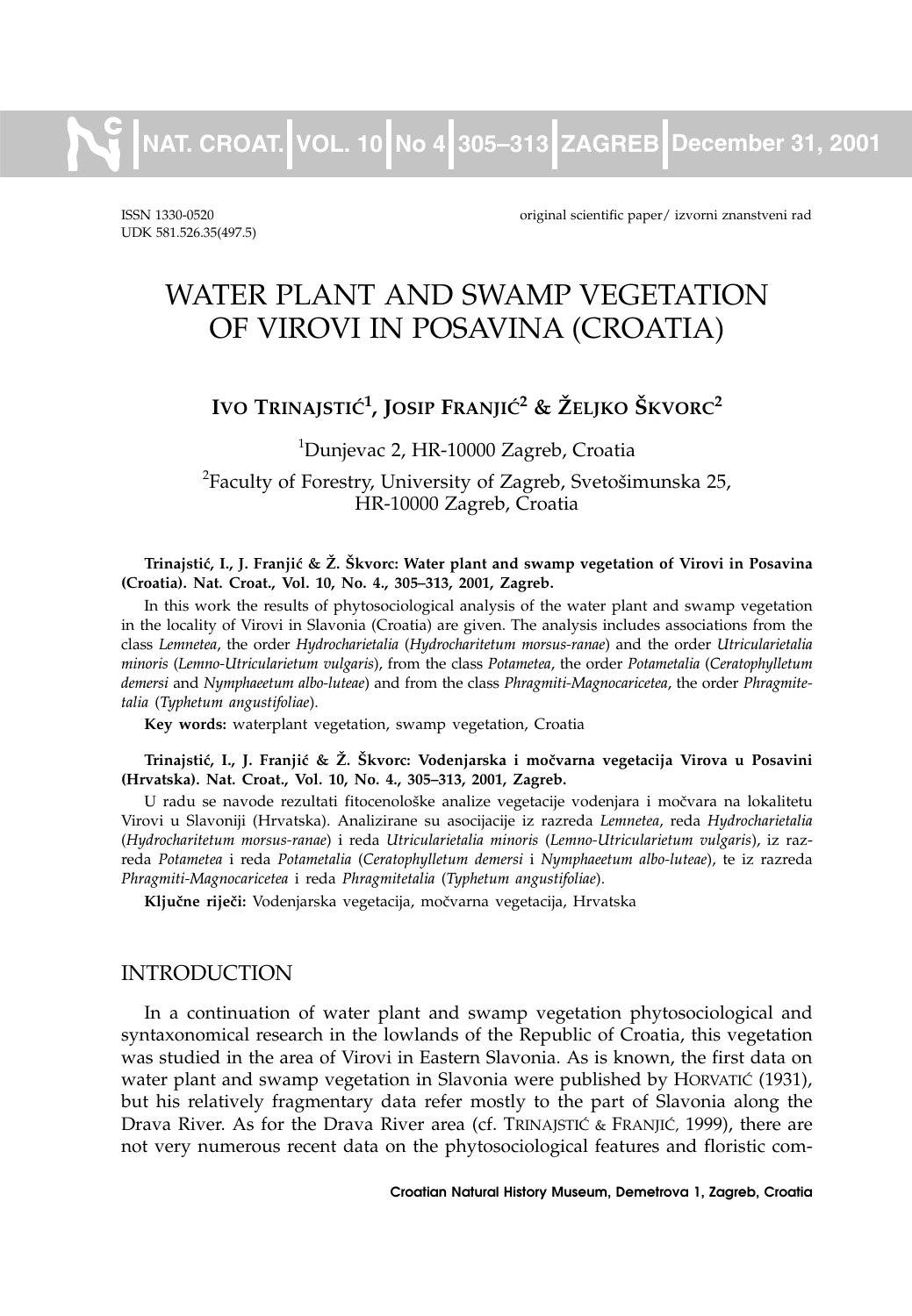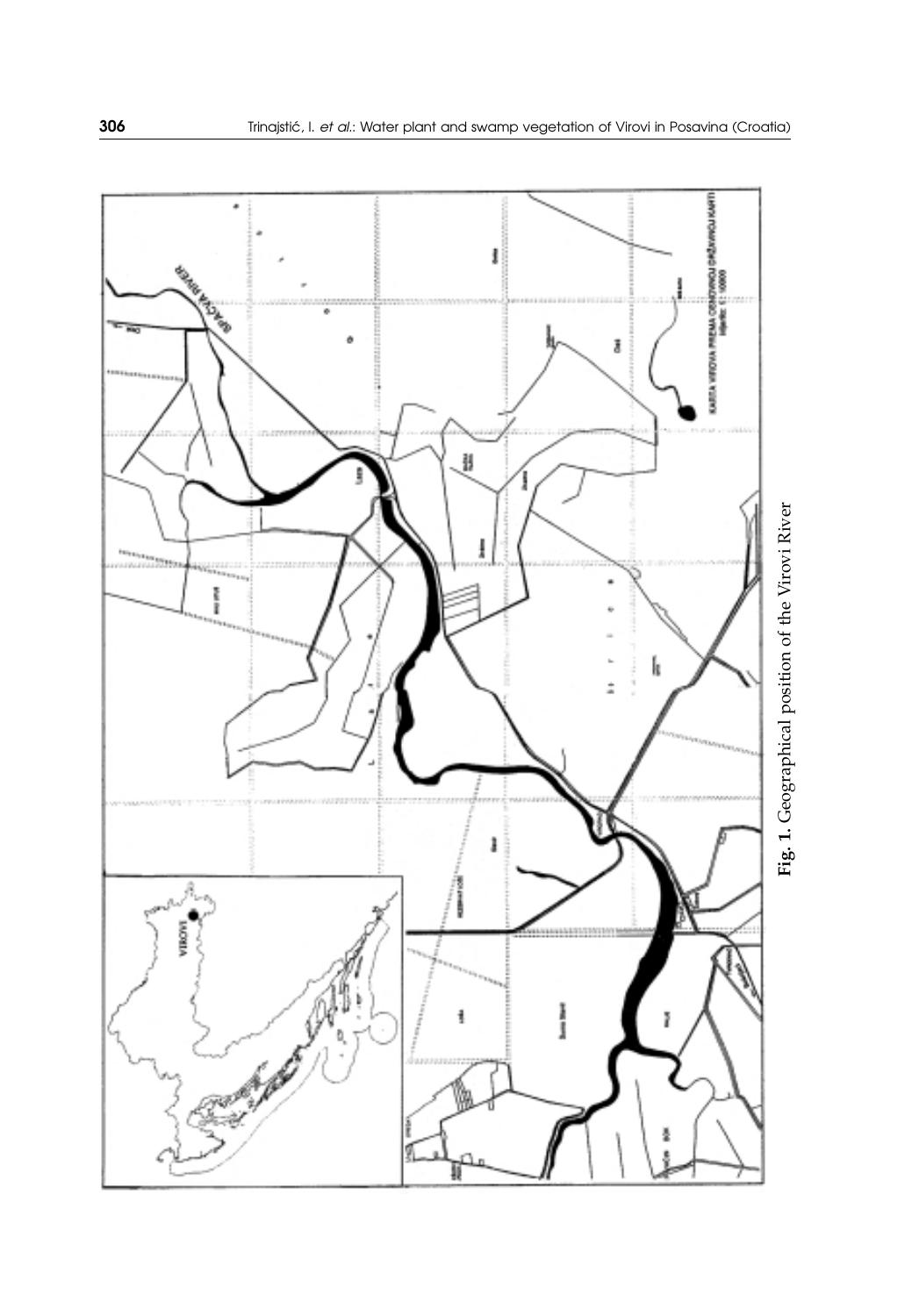position of regional water plant and swamp vegetation with respect to the part of Slavonia along the Sava River either (cf. RAUŠ et al., 1978; TRINAJSTIĆ & ZI. PAVLETIĆ, 1991; TRINAJSTI] *et al*., 2000).

## **Description of the study area**

According to the brief topographical and hydrological description of Virovi given by SARČEVIĆ (1997), the area of Virovi is situated in the Spačva basin not far from Županja, between the villages of Bošnjaci and Otok (Fig. 1). This is an old Sava River backwater approximately 7 km long, 60 m wide and between 2 and 7 m deep. The Virovi is supplied with water from the Bosut River and Spačva River catchment areas as well as from the Virovi, Lubnja and Studva streams. The Virovi River differs from these streams by its specific hydrological conditions due to which at low water level a marshy aspect predominates while in spring and autumn during the rainy season when the water level is considerably higher, the Virovi basin is connected by a water flow with the Spačva River and further with the Bosut and Sava Rivers. The Virovi owes its name to several springs (»whirlpools«, Croatian »virovi«) through which groundwater comes out into the Virovi basin. For this reason this water is very clear and relatively cold.

# METHOD

For making vegetation relevés, the standard combinated evaluation floristic method of the Zürich-Montpellier School was used. Due to the limited space available in the tables because of the small number of species the following abbreviations are used in the syntaxonomic analysis of species charasteristic of individual syntaxa:

- Ass. = Characteristic species of the association
- All. = Characteristic species of the alliance
- O. = Characteristic species of the order
- Cl. = Characteristic species of the class
- Co. = Companions

# SYNTAXONOMICAL REVIEW OF VEGETATION UNITS INVESTIGATED

On the basis of research carried out so far in the locality of Virovi, the following associations, classified into respective syntaxa, have been registered:

## **CLASS** *LEMNETEA* **Bolós et Masclans 1955**

ORDER HYDROCHARIETALIA Rübel 1933

## **All.** *Hydrocharition* **Rübel 1933**

1. Ass. *Hydrocharitetum morsus-ranae* Van Langendock 1935 ORDER *UTRICULARIETALIA MINORIS* Den Hartog et Segal 1964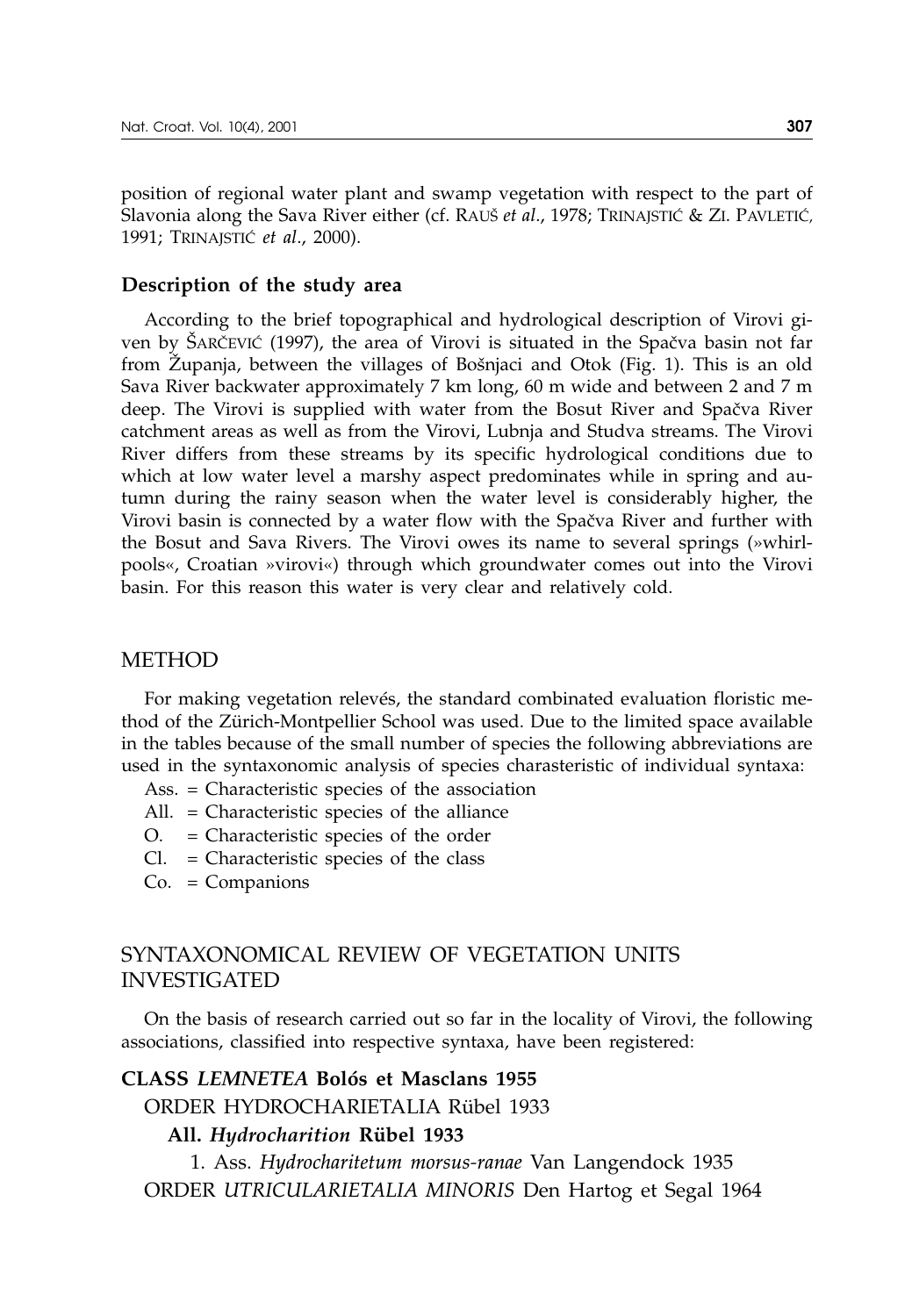**All.** *Utricularion vulgaris* **Pasarge 1964** 2. Ass. *Lemno-Utricularietum vulgaris* Soó (1928) 1938

**CLASS** *POTAMETEA* **R. Tx. et Preising 1942** ORDER *POTAMETALIA* W. Koch 1926

**All.** *Ranunculion fluitantis* **Neuhäusel 1969**

3. Ass. *Ceratophylletum demersi* Hild 1956

**All.** *Nymphaeion albae* **Oberdorfer 1957**

4. Ass. *Nymphaeetum albo-luteae* Nowinski 1928

# **CLASS** *PHRAGMITI-MAGNOCARICETEA* **Klika in Klika et Nóvak 1941** ORDER *PHRAGMITETALIA* W. Koch 1926

**All.** *Phragmition communis* **W. Koch 1926**

5. Ass. *Typhetum angustifoliae* Pignatti 1953

# SHORT DESCRIPTION OF STUDIED ASSOCIATIONS

## **1. Ass.** *Hydrocharitetum morsus-ranae* **Van Langendock 1935**

This is the first time that this association has been studied in the part of Slavonia along the Sava River. Its floristic composition is shown in Tab. 1, on the basis of 3 relevés.

| No. of vegetation relevé:           |            | $\overline{2}$ | 3      |     |
|-------------------------------------|------------|----------------|--------|-----|
| Date:                               | 16.7.1999. |                |        | Σ   |
| Size of vegetation relevé $(m^2)$ : | 1          |                | 4      |     |
| No. of species/relevé:              | 5          | 5              | 6      | 5.3 |
| Ass.:                               |            |                |        |     |
| Hydrocharis morsus-ranae L.         | 2.3        | 4.4            | 3.3    | 3   |
| All.O.C.l.:                         |            |                |        |     |
| Salvinia natans (L.) All.           | $+$        | $+$            | $^{+}$ | 3   |
| Lemna trisulca L.                   | 2.3        |                | $^{+}$ | 2   |
| Spirodela polyrhiza (L.) Schleid.   |            | $\hbox{ }$     |        |     |
| Utricularia vulgaris L.             |            |                | $^{+}$ |     |
| Co.                                 |            |                |        |     |
| Ceratophyllum demersum L.           | 4.4        | 4.4            | 5.5    | 3   |
| Polygonum amphibium L.              | $^{+}$     | $+$            |        | 2   |
| Typha angustifolia L.               |            |                | $+.3$  |     |

**Tab. 1.** Ass. *Hydrocharitetum morsus-ranae* Van Langendock 1935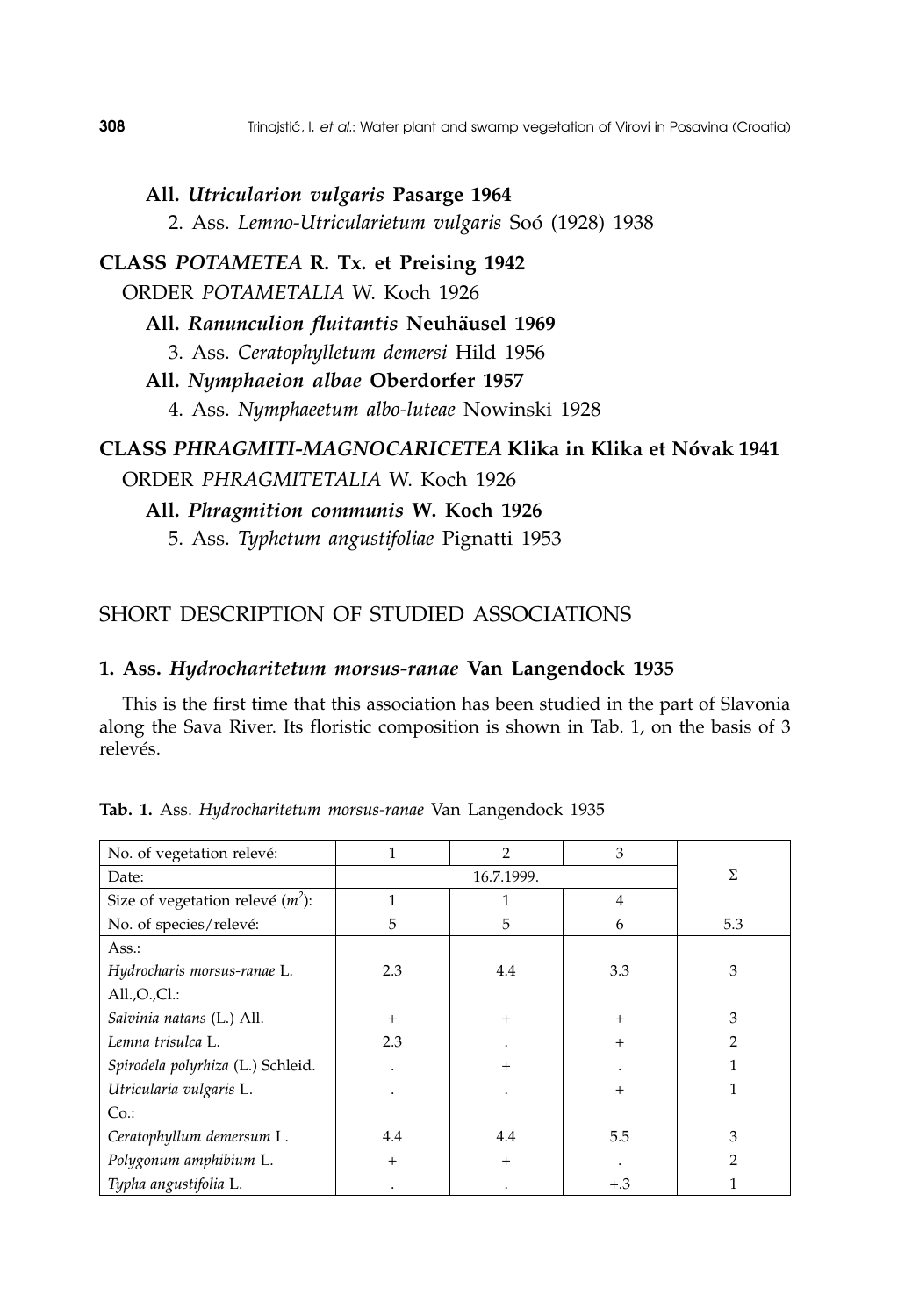Stands of the association *Hydrocharitetum morsus-ranae* in Virovi are somewhat poorer in respect to the number of species than those in the Drava River area (cf. TRINAJSTIĆ & FRANJIĆ, 1999). In Virovi a total of 8 species has been registered compared to 15 species registered in the Drava River area, but mostly in the group of accompanying plants.

#### **2. Ass.** *Lemno-Utricularietum vulgaris* **Soó (1928) 1938**

On this occasion, this association also has been registered for the first time in the part of Slavonia along the Sava River. Its floristic composition is shown in the following vegetation relevé. The relevé covers a surface of 1 m<sup>2</sup>.

| Ass.:                       |        |
|-----------------------------|--------|
| Utricularia vulgaris L.     | 2.3    |
| All.,O.,Cl.:                |        |
| Lemna trisulca L.           | 1.3    |
| Hydrocharis morsus-ranae L. | 1.2    |
| Salvinia natans (L.) All.   | $+.2$  |
| Lemna minor L.              | $^{+}$ |
| Co.                         |        |
| Ceratophyllum demersum L.   | 5.5    |
|                             |        |

During the research in the summer of 1999, this association was relatively poorly developed, so only one vegetation relevé was analysed. Six species were registered and according to the floristic composition, the syntaxonomic structure is well pronounced, since among characteristic species five species were registered and among accompanying plants only one species. In the Drava River area stands (cf. TRINAJS-TIĆ & FRANJIĆ, 1999), among characteristic species three species were registered and among accompanying plants also three species.

#### **3. Ass.** *Ceratophylletum demersi* **Hild 1956**

This association occupies practically the largest areas in the researched district, covering the basin bottom in all places where the depth of water is such to provide sufficient light. It consists of a small number of species, and its floristic composition is very homogenous, so two relevés only have been analysed (Tab. 2).

| No. of vegetation relevé:           |            |        |  |
|-------------------------------------|------------|--------|--|
| Date:                               | 16.7.1999. |        |  |
| Size of vegetation relevé $(m^2)$ : | 5          |        |  |
| Ass. All. O. CL:                    |            |        |  |
| Ceratophyllum demersum L.           | 5.5        | 5.5    |  |
| Co.                                 |            |        |  |
| Utricularia vulgaris L.             |            | 1.2    |  |
| Hydrocharis morsus-ranae L.         |            | $^{+}$ |  |

**Tab. 2.** Ass. *Ceratophylletum demersi* Hild 1956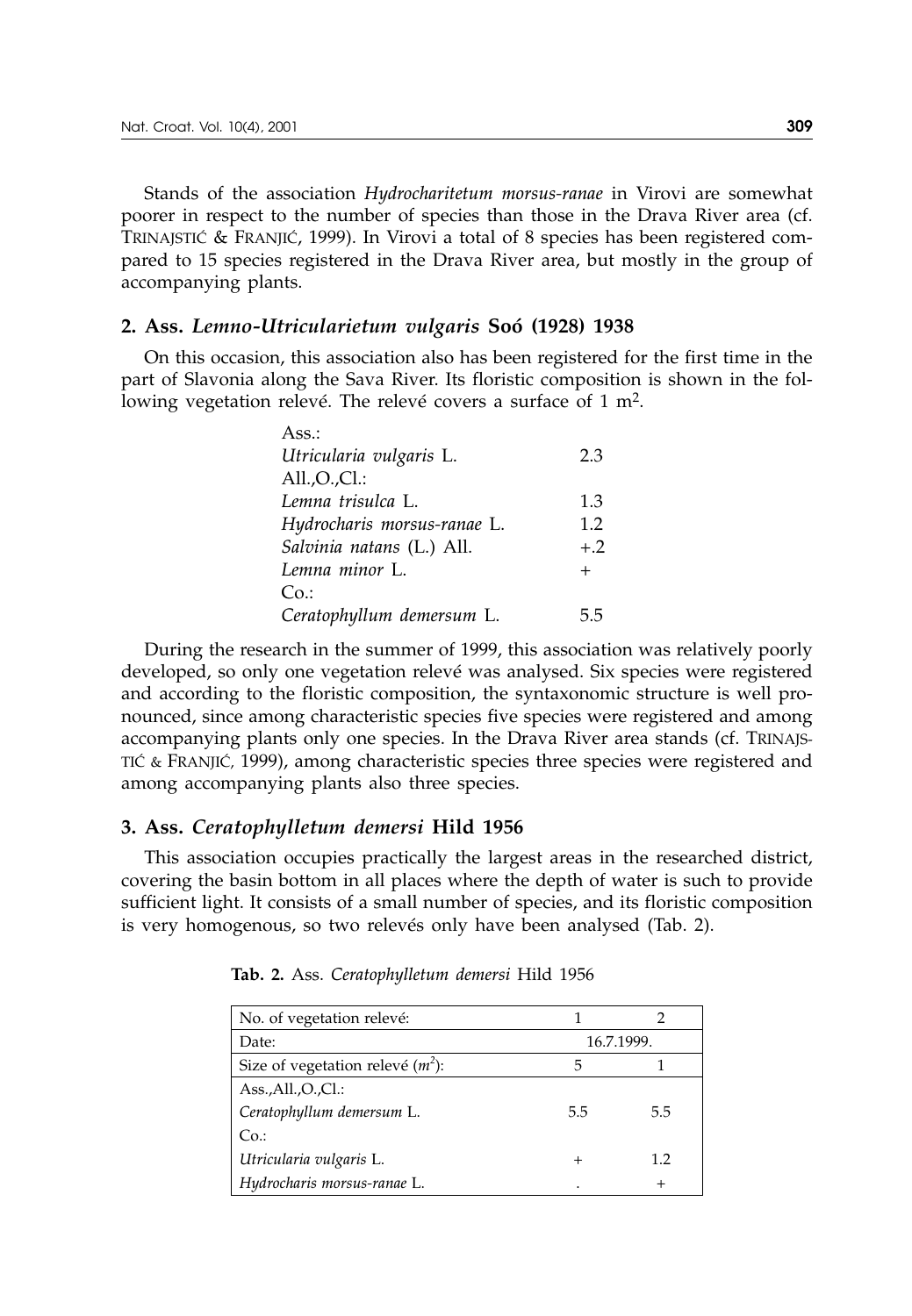In the said relevés, the poverty of the floristic composition is clearly noticeable, and as a curiosity it can be said that not a single species of the genus *Myriophyllum* has been registered, so according to the research conducted so far the ass. *Caratophylletum demersi* in the Virovi area can be considered as fragmentarily developed.

#### **4. Ass.** *Nymphaeetum albo-luteae* **Nowinski 1928**

According to the area occupied by this association in the locality of Virovi, it is the second water plant association by frequency. It has already been studied in the part of Slavonia along the Sava River (cf. RAUŠ *et al.*, 1978; TRINAJSTIĆ & ZI. PAVLE-TIĆ, 1991). The floristic composition of ass. *Nymphaeetum albo-luteae* is shown in Tab. 3, on the basis of 5 relevés.

| No. of vegetation relevé:           |            | $\overline{2}$ | 3     | 4     | 5     |     |
|-------------------------------------|------------|----------------|-------|-------|-------|-----|
| Date:                               | 16.7.1999. |                |       | Σ     |       |     |
| Size of vegetation relevé $(m^2)$ : | 50         | 200            | 100   | 20    | 20    |     |
| No. of species/relevé:              | 3          | 4              | 6     | 6     | 5     | 4.8 |
| Ass.:                               |            |                |       |       |       |     |
| Nymphaea alba L.                    | 3.4        | 3.4            | 2.3   | 3.3   | 4.4   | 5   |
| Nuphar lutea (L.) Sm.               |            |                | 2.3   | $+.2$ | $+.2$ | 3   |
| All. O. Cl.:                        |            |                |       |       |       |     |
| Certophyllum demersum L.            | 4.4        | 3.4            | 4.4   | 4.4   | 4.4   | 5   |
| Polygonum amphibium L.              |            |                | $+.3$ | $+.3$ | $+.3$ | 3   |
| Co.                                 |            |                |       |       |       |     |
| Hydrocharis morsus-ranae L.         | $^{+}$     | $+$            | $+.2$ | $+$   | $+$   | 5   |
| Typha angustifolia L.               |            | $+.2$          | $+.2$ | $+.2$ |       | 3   |

**Tab. 3.** Ass. *Nymphaeetum albo-luteae* Nowinski 1928

In our phytosociological literature this association used to be known under the name of »*Myriophyllo-Nupharetum*« or »*Nymphaeo-Nupharetum*« (cf. HORVATIĆ, 1931; RAUŠ et al., 1978; TRINAJSTIĆ & ZI. PAVLETIĆ, 1991); however according to the latest European standpoints based on the valid Syntaxonomic Code (BARKMAN *et al*., 1986) it has been designated ass. *Nymphaeetum albo-luteae* Nowinski 1928 (cf. SCHRATT, 1993).

#### **5. Ass.** *Typhetum angustifoliae* **Pignatti 1953**

So far, from the part of Slavonia along the Sava River only one relevé of ass. *Typhetum angustifoliae* (cf. TRINAJSTIC & ZI. PAVLETIC, 1991) has been published, in the form in which it is differentiated synecologically from the complex *Scirpo-Phragmitetum* as understood by W. KOCH (1926). The floristic composition of ass. *Typhetum angustifoliae* is shown in Tab. 4, on the basis of 2 relevés.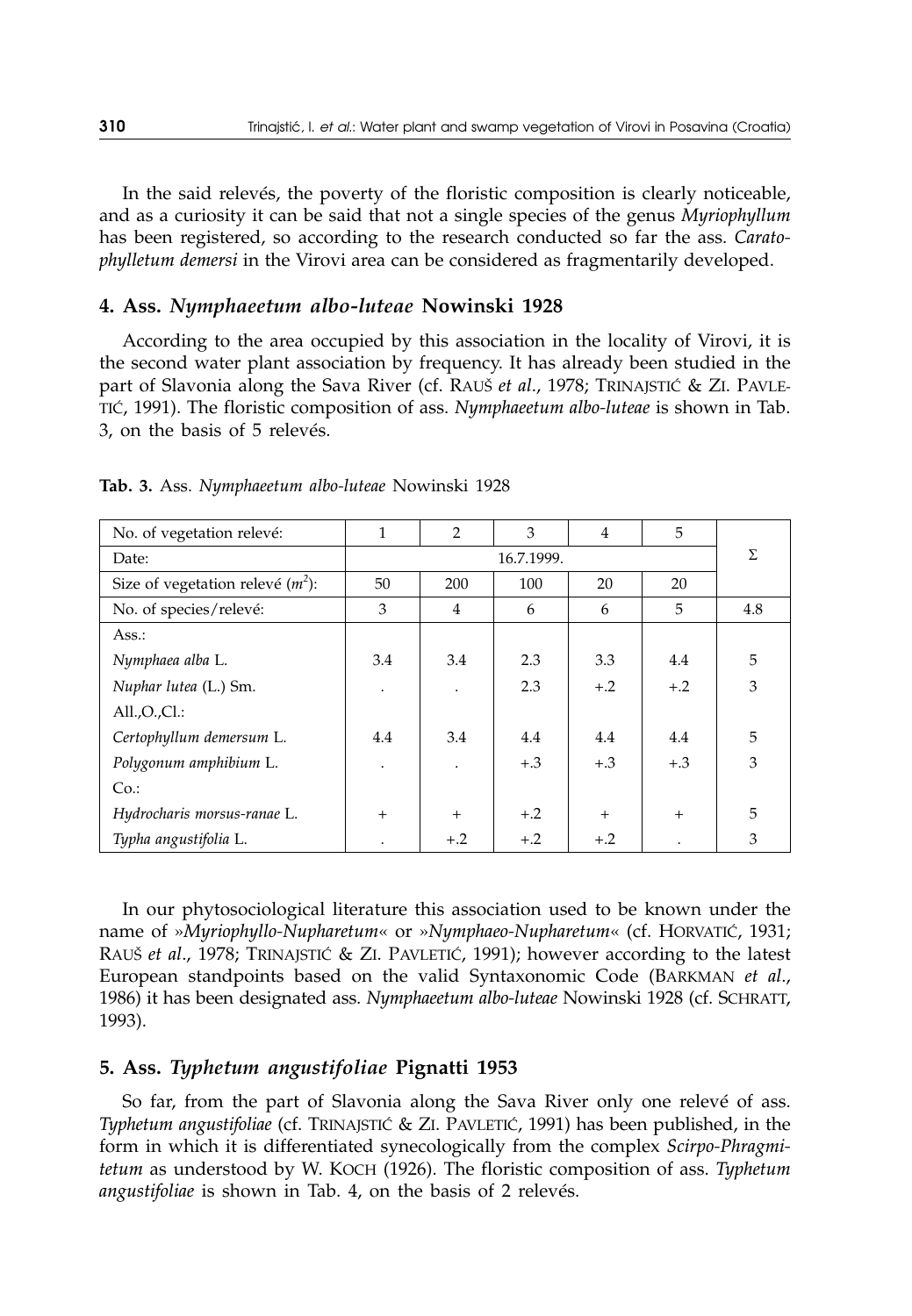| No. of vegetation relevé:                      | $\mathbf{1}$ | $\overline{2}$ |                |
|------------------------------------------------|--------------|----------------|----------------|
| Date:                                          | 16.7.1999.   | Σ              |                |
| Size of vegetation relevé $(m^2)$ :            | 50           | 50             |                |
| No. of species/relevé:                         | 6            | 9              | 7.5            |
| Ass.:                                          |              |                |                |
| Typha angustifolia L.                          | 4.4          | 5.5            | $\overline{2}$ |
| All. O. C1.                                    |              |                |                |
| Phragmites australis (Cav.) Trin. ex<br>Steud. | 1.2          | $+$            | $\overline{2}$ |
| Lycopus europaeus L.                           | $+$          |                | 1              |
| Co.                                            |              |                |                |
| Ceratophyllum demersum L.                      | 4.4          | 4.4            | $\overline{2}$ |
| Hydrocharis morsus-ranae L.                    | $+.2$        | $+.3$          | $\overline{2}$ |
| Utricularia vulgaris L.                        | $+$          | $+.2$          | $\overline{2}$ |
| Salvinia natans (L.) All.                      |              | $+$            | 1              |
| Lemna trisulca L.                              |              | $+$            | 1              |
| Lemna minor L.                                 |              | $+$            | $\mathbf{1}$   |
| Spirodela polyrhiza (L.) Schleid.              |              | $^{+}$         | 1              |

**Tab. 4.** Ass. *Typhetum angustifoliae* Pignatti 1953

#### DISCUSSION

Unfortunately, research into water plant and swamp vegetation in the lowlands of Croatia, in the area between the two large rivers the Sava and the Drava, has not been given adequate attention, and thus the said vegetation for the most part remained rather unknown to us. For this reason, a reliable comparison with the relatively well-studied analogue vegetation in Central Europe is generally impossible. The phytosociological features of water plant and swamp vegetation, represented in fresh water basins with stagnant water, in addition to their importance for theoretical knowledge are an important water quality indicator that can be used for practical purposes. Unfortunately, no systematic chemical analyses of water from fresh water basins in lowlands of Croatia have been made either, so the ecological features of regional vegetation forms are usually estimated qualitatively only, generally on the basis of Central European phytosociological literature.

# **CONCLUSION**

In the continuation of phytosociological and syntaxononomical research into water plant and swamp vegetation in the lowland region of the Republic of Croatia, the water plant and swamp vegetation in the locality of Virovi in the Spačva basin in Eastern Slavonia (Croatia) has been analysed.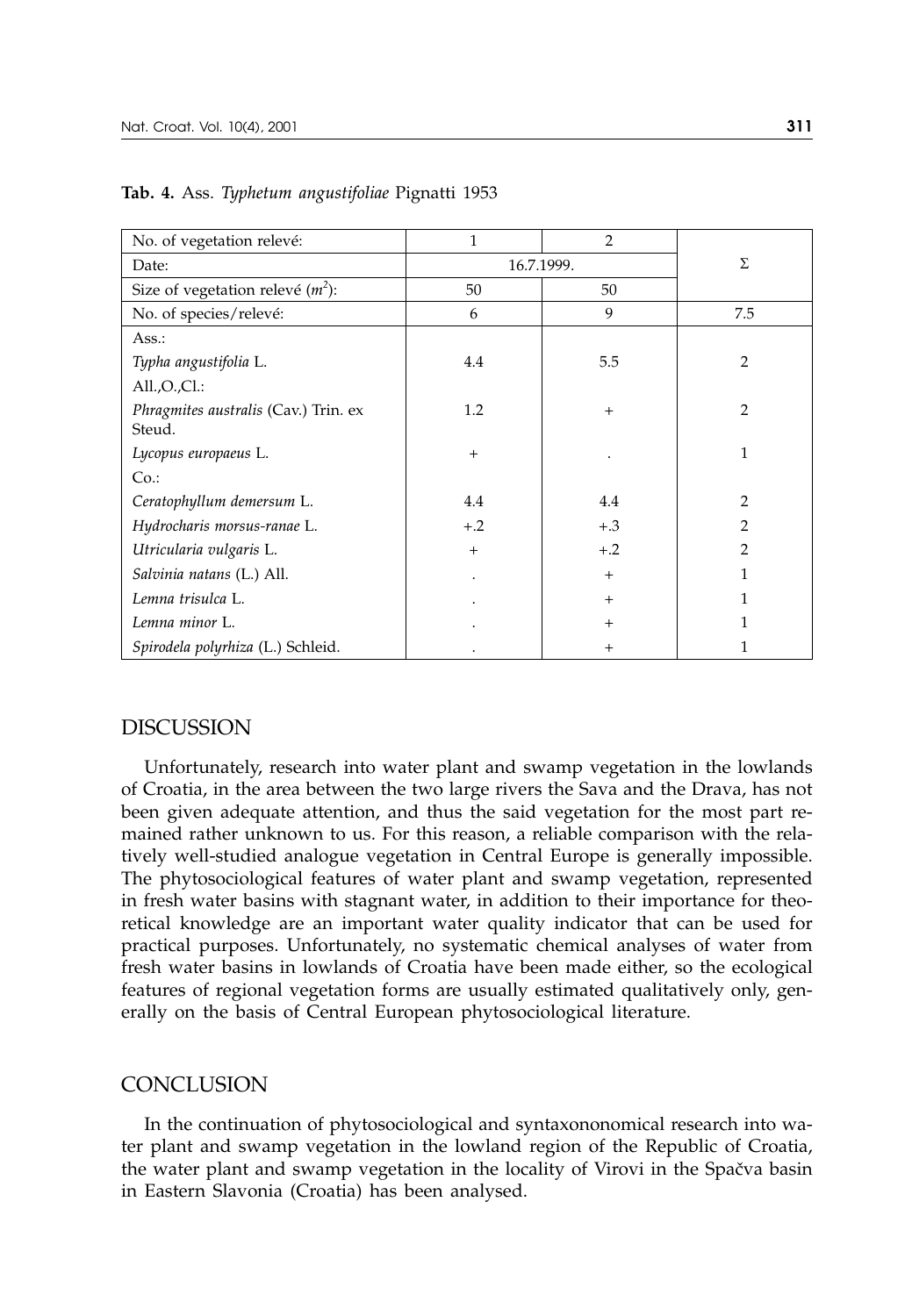Within the water plant vegetation of the class *Lemnetea*, the orders *Hydrocharietalia* with the alliance *Hydrocharition* (ass. *Hydrocharitetum morsus-ranae*) and *Utricularietalia minoris* and with the alliance *Utricularion vulgaris* (ass. *Lemno-Utricularietum vulgaris*) are represented. Within the class *Potametea* and the order *Potametalia* two alliances *Ranunculion fluitantis* (ass. *Ceratophylletum demersi*) and *Nymphaeion albae* (ass. *Nymphaeetum albo-luteae*) are represented.

Within the swamp vegetation of the class *Phragmiti-Magnocaricetea*, of the order *Phragmitetalia* and of the alliance *Phragmition communis*, the ass. *Typhetum angustifoliae* has been analysed*.*

*Received March 22, 2001*

#### **REFERENCES**

- BARKMAN, J. J., J. MORAVEC & S. RAUSCHERT, 1986: Code of Phytosociological Nomenclature 2<sup>th</sup> ed. Vegetatio **67**(3), 145–195.
- HORVATIĆ, I., 1931: Die verbreitetsten Pflanzengesellschaften der Wasser- und Ufervegetation in Kroatien und Slavonien. Acta Bot. Univ. Zagreb **6**, 91–108.
- KOCH, W., 1926: Die Vegetationseinheiten der Linthebene. Jahrb. St. Gallisch. Naturwiss. Ges. St. Gallen **6**, 1–53.
- RAUŠ, Đ., N. ŠEGULJA & J. TOPIĆ, 1978: Prilog poznavanju močvarne i vodene vegetacije bara u nizinskim {umama Slavonije. Acta Bot. Croat. **37**, 131–147.
- SCHRATT, L., 1993: *Potametea.* In: G. GRABHERR & L. MUCINA (eds.): Die Pflanzengesellschaften Österreichs **2**, 55–78. Gustav Fischer. Jena-Stuttgart-New York.
- ŠARČEVIĆ, M., 1997: Virovi biser ljepotica spačvanskih šuma. In: M. GRGURAC (ed.): Županjska Posavina, Slavonska naklada »Privlačica«, Vinkovci, 76-84.
- TRINAJSTIĆ, I. & J. FRANJIĆ, 1999: Waterplant and swamp vegetations of Velika and Mala ^ambina in Podravina (Croatia). Period. Biol. **101**(3), 237–243.
- TRINAJSTIĆ, I., J. FRANJIĆ & Ž. ŠKVORC, 2000: A new locality for the ass. *Acoro-Glycerietum maximae* Slavni} 1956 (*Phragmition*) in Croatia. Nat. Croat. **9**(2), 163–167.
- TRINAJSTIĆ, I. & ZI. PAVLETIĆ, 1991: Vegetacija specijalnog ornitološkog rezervata Krapje đol u Hrvatskoj. Acta Bot. Croat. **50**, 41–54.

# **SA@ETAK**

#### Vodenjarska i močvarna vegetacija Virova u Posavini (Hrvatska)

I. Trinajstić, J. Franjić & Ž. Škvorc

U nastavku fitocenološko-sintaksonomskih istraživanja vodenjarske i močvarne vegetacije u nizinskome dijelu Republike Hrvatske, analizirana je vodenjarska i močvarna vegetacija na lokalitetu Virovi u bazenu Spačve u istočnoj Slavoniji (Hrvatska).

Lokalitet Virovi nalazi se u bazenu Spačve nedaleko od Županje, između sela Bošnjaci i Otok. On predstavlja stari mrtvi rukav rijeke Save dug oko 7 km i širok